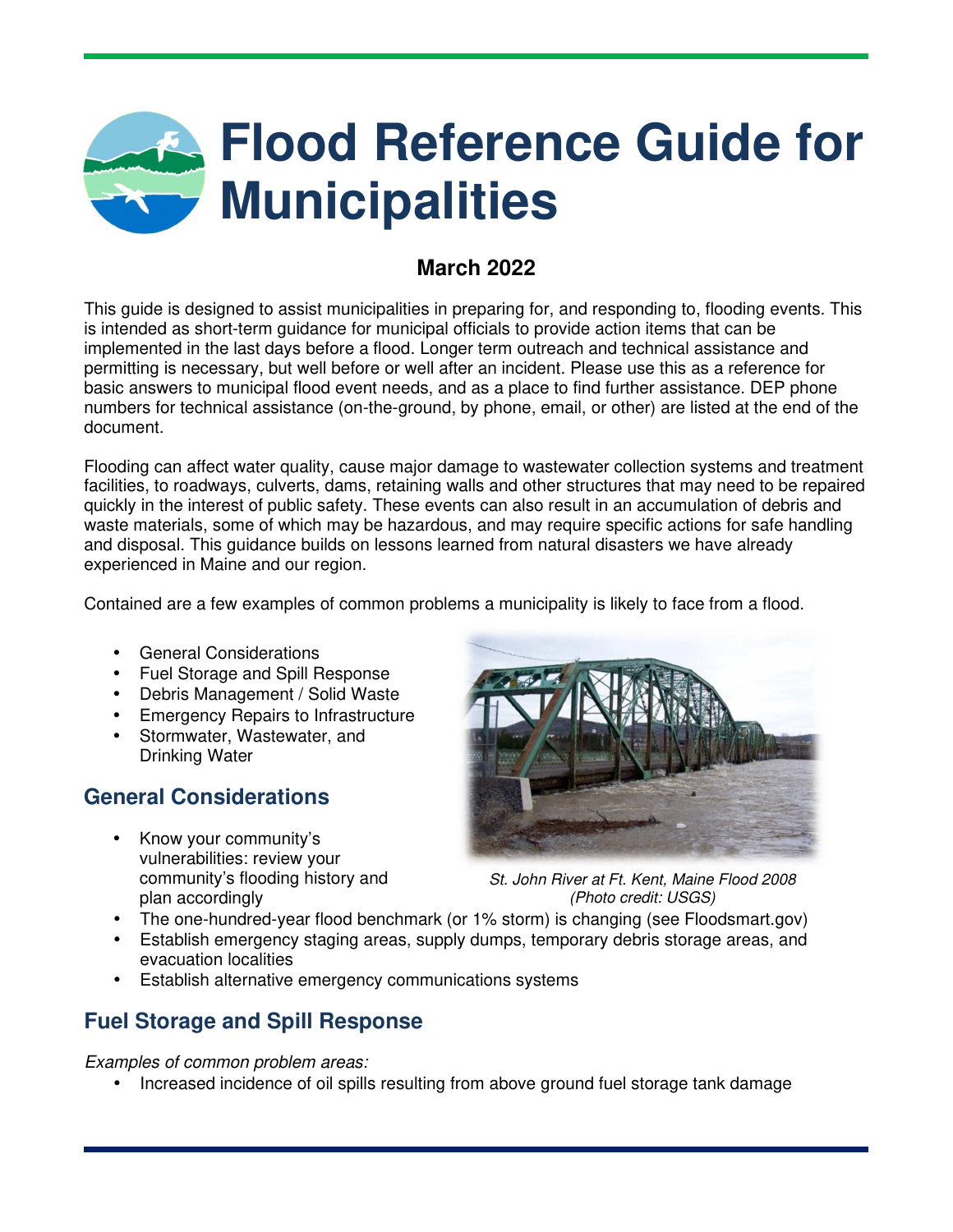- Increased risk of fuel spillage and leakage caused by increased generator usage and increased petroleum fuel handling
- Increased risk of exterior heating oil tanks settling or collapsing as a result of erosion or softening of the footings, causing a discharge of oil
- Damage to fuel storage facilities such as from tanks floating away, debris impact, or oil displacement for submerged tanks
- Floating basement fuel storage tanks
- Discharge from fuel and chemical storages in homes and business—also increases risk to drinking water supplies, and to the environment
- Unknown or unlabeled containers washing up in flood debris
- Vehicles washed into the water
- Increased risks of contamination of wellfields or drinking water intakes as a result of exterior oil storage tank spills that linger in soils

#### *Things to consider:*

- Underground fuel storage tanks are required to be anchored if they are within the 100-year flood plain, or if they will be in contact with groundwater (as per Ch. 691 Appendix D)
- Above ground fuel storage tanks are required to be anchored per National Fire Protection (NFP) rules

## **Spills & Site Cleanup Contacts**

- Statewide 24-hour spill response numbers:
	- Oil Spill 800-482-0777
	- Hazardous Material Spill 800-452-4644
- General Questions 207-287-7688

# **Debris Management & Solid Waste**

*Aroostook River, Main Street Fort Fairfield, April 1994 (Maine River Basin Report)*

### *Examples of common problem areas:*

- Basement flooding can result in demo debris contaminated with heating oil, paint, pesticides, household chemicals, or mold
- During and after a flood event, there may be the need to quickly remove material that results in the accumulation of solid waste and debris from residences, businesses, roadways, and open spaces
	- Examples: vegetative wastes, and limited amounts of demolition debris and municipal solid waste (MSW) - trash, damaged furnishings, appliances, and building debris
- Debris management sites can be difficult or impossible to access if they are in flood plains, or are accessed by roadways that get excessively muddy, flooded, or washout
- Flood debris may be highly commingled and may include special wastes such as asbestos
- Product management programs prevent universal waste, including electronics, mercury added products, paint, and pharmaceuticals (under development) from going to a landfill
- Many landfills are located next to rivers and could be in the flood plain
- Landfill infrastructure that is vulnerable to flooding could breach, leading to increased risk of groundwater contamination from leachate (may contain heavy metals such as mercury)

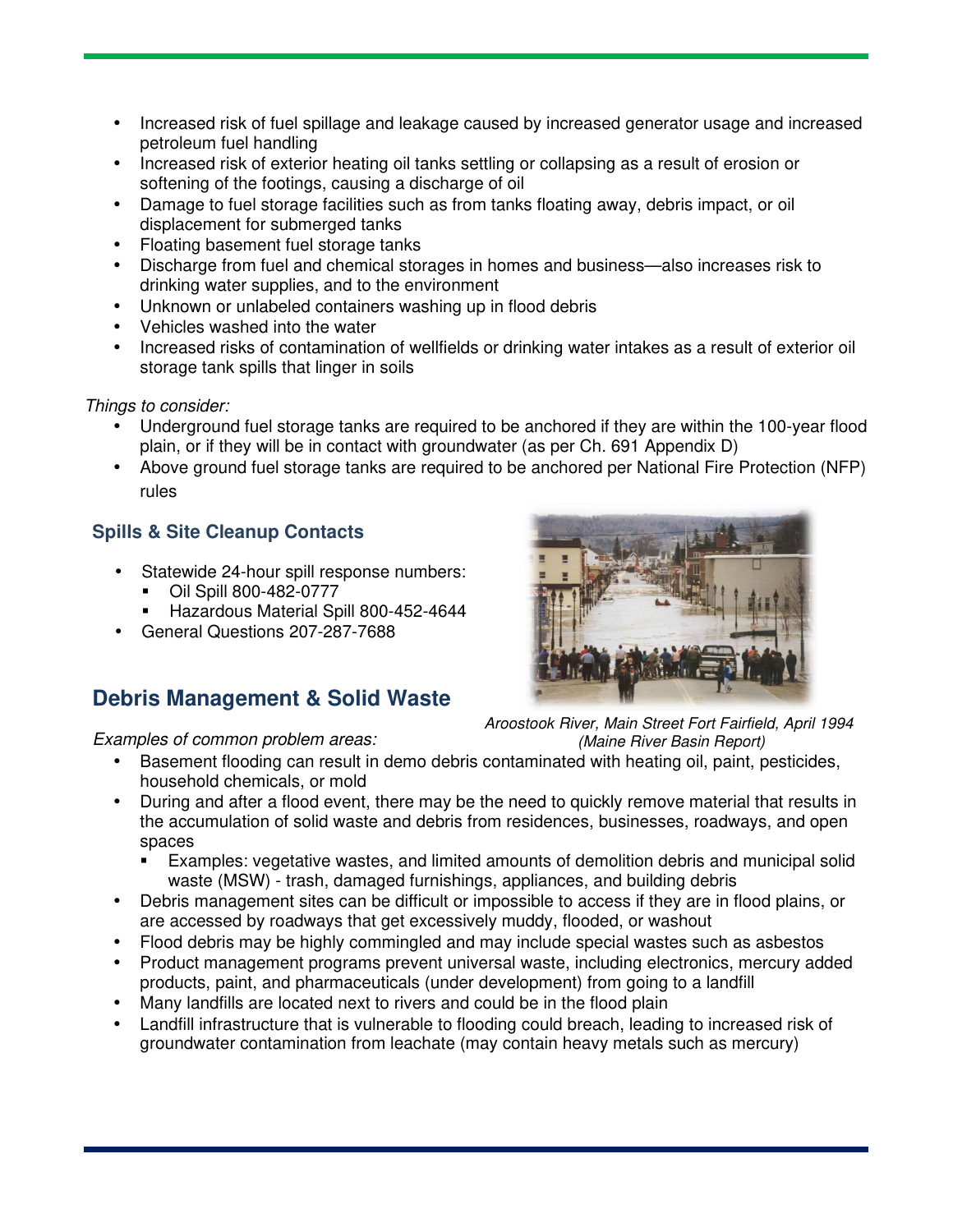*Things to consider:* 

- Homeowners in flood prone areas may wish to consider proper disposal of household waste prior to a flood or disaster, and storage of all household hazardous waste (HHW), including pressurized containers, ignitable fluids, paint, and pesticides. Whether in nearly or partially empty containers or in new, sealed containers, HHW should be stored in above grade locations to avoid spilling or mixing of wastes
- Methods for sorting, storing, and processing debris, as well as where the sorted or processed wastes will be sent
- Designating specific areas within a debris management site for the various types of waste expected can minimize contamination and improve management of the debris
- Open burning of flood debris is a less preferable option and should be avoided if possible
- Maine DEP can provide written pre-authorization for temporary disaster debris management sites for municipalities without requiring a license or fees, also ensuring consistency with Federal Emergency Management Agency (FEMA) requirements if reimbursement funding is available for disaster expenses
- Please contact Materials Management Division staff in your local DEP regional office to begin the process of pre-authorizing a temporary storage site and to acquire the Temporary Debris Management Site Registration Form (contact numbers on last page)

**Areas mapped outside of the 100-year floodplain could experience flooding: "from 2014 to 2018, policyholders outside of high-risk flood areas filed over 40 percent of all NFIP flood insurance claims and required one-third of federal disaster assistance for flooding."** 

**floodsmart.gov** 

## **Emergency Repairs to Infrastructure**

*Examples of common problem areas:* 

- Washouts and damage to culverts and road segments
- Impacts to road infrastructure in low-lying areas where water table is directly beneath the road
- Structural damage to homes and buildings, particularly in or near protected natural resources
- Deposition of debris in streams
- Damage to seawalls and other coastal structures

#### *Things to consider:*

- Typical activities that may need to be undertaken after major storm events:
	- Culvert clean out or replacement
	- Riprap installation
	- **•** Debris removal from stream channels
	- Road/shoulder repair near streams and wetlands
- Applicable regulations include the Natural Resources Protection Act (NRPA) and Permit-By-Rule (PBR)
	- If damage occurs in a Coastal Sand Dune System as a result of storm surge, additional regulations may apply
	- The NRPA contains exemptions that may mean that no permits are necessary from the Department for certain repair activities undertaken by a municipality's public works department
	- Other activities may only require a Permit-by-Rule (PBR) from the Department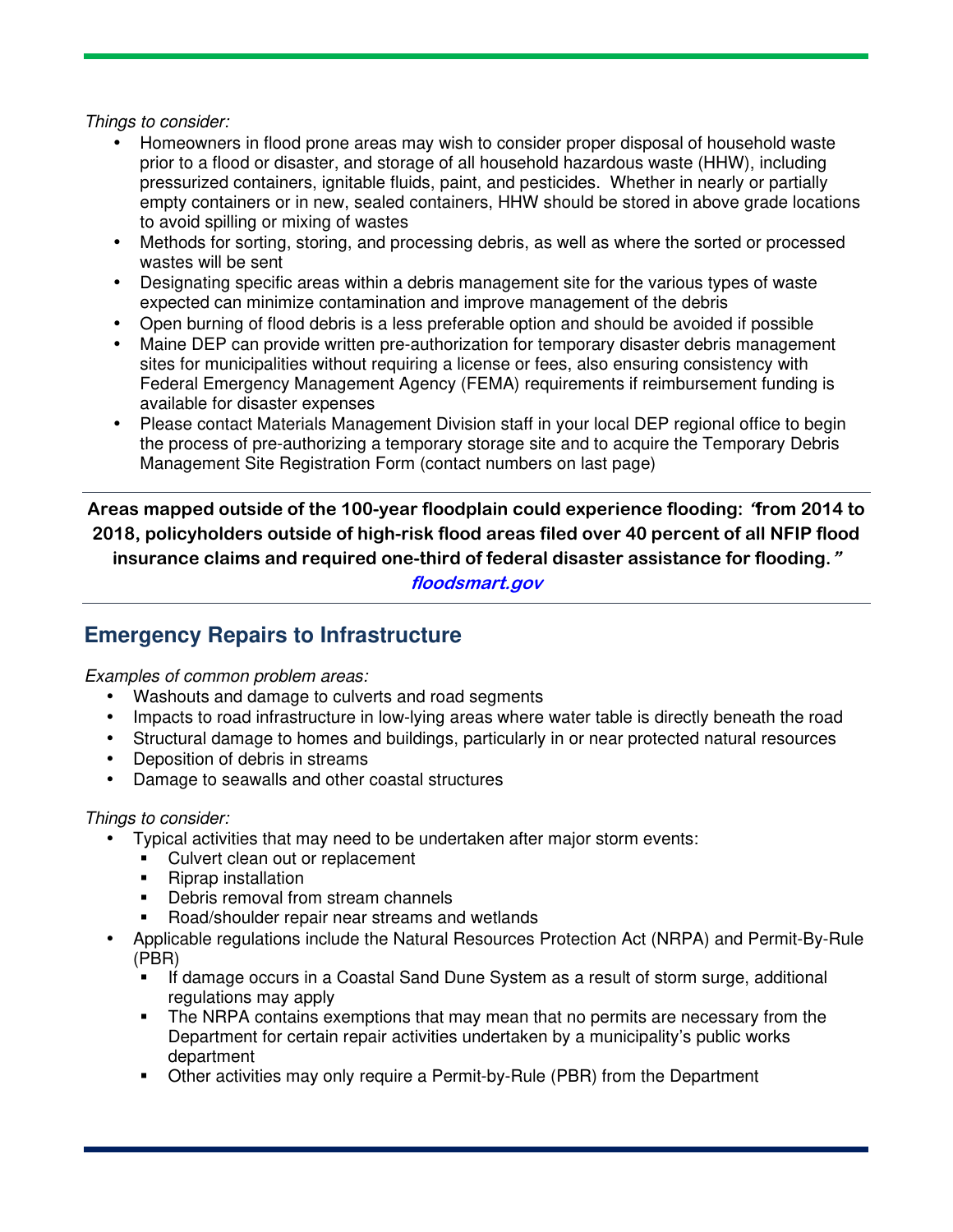- For more information, please refer to statutory language in NRPA here: www.mainelegislature.org/legis/statutes/38/title38sec480-Q.html
- If in a Sand Dune System, please consult the DEP storm repair guidance here: https://www.maine.gov/dep/land/nrpa/dunes/faq-sand-dune-storm-repai.pdf

## **Stormwater, Wastewater, and Drinking Water**

*Examples of common problem areas:* 

- Increased risk of erosion, especially in exposed areas, of public wastewater systems, waste disposal, and water supply infrastructure
- Stormwater and flooding can greatly affect water quality by causing damage to a community's critical water and wastewater infrastructure
- Even short-term loss of access to drinking water and sanitation could affect public health and access to emergency housing
- Flood waters could result in collection system becoming inundated with flow
- Could affect the operation of wastewater disposal systems in and near flood zones
- Could result in discharge of untreated wastewater from manholes, pump stations, and treatment facility
- Wastewater could back up into homes and businesses due to inoperable collection system
- Continued operation of wastewater pumping stations serving flooded areas can impact wastewater treatment facility, e.g. washing out solids, overtopping lagoons, etc.
- Debris and soil could be washed into systems resulting in blockages
- Flooding around empty wastewater treatment tanks can cause damage due to floating
- Flooding of any well presents the potential for bacterial contamination
- Power outages and potential for bypass and release of untreated wastewater
- Pump/Lift station failures from overworked pumps, damage, or lack of power
- Excess flows causing leaks into system
- Excess flow into pond systems to critical levels
- Flood waters could lead to spillage of fuels and lubricants getting into sewers and treatment systems, impacting/killing treatment facility bacteria
- Flooding around pond systems causes risk of overtopping as well as undermining the integrity of walls leading to failure
- Ice in flood could cause physical damage to treatment plant, collecting system, or power system
- Utility employees could be cut off from being able to make it to work site

*Things to consider:* 

- Need for outreach for water quality alerts should there be overflows or extended periods of bypassing from wastewater utility
- In the event of a discharge of raw wastewater public health warnings may be necessary



*Response Northern Maine Office 2006 (Photo credit: ME DEP)*

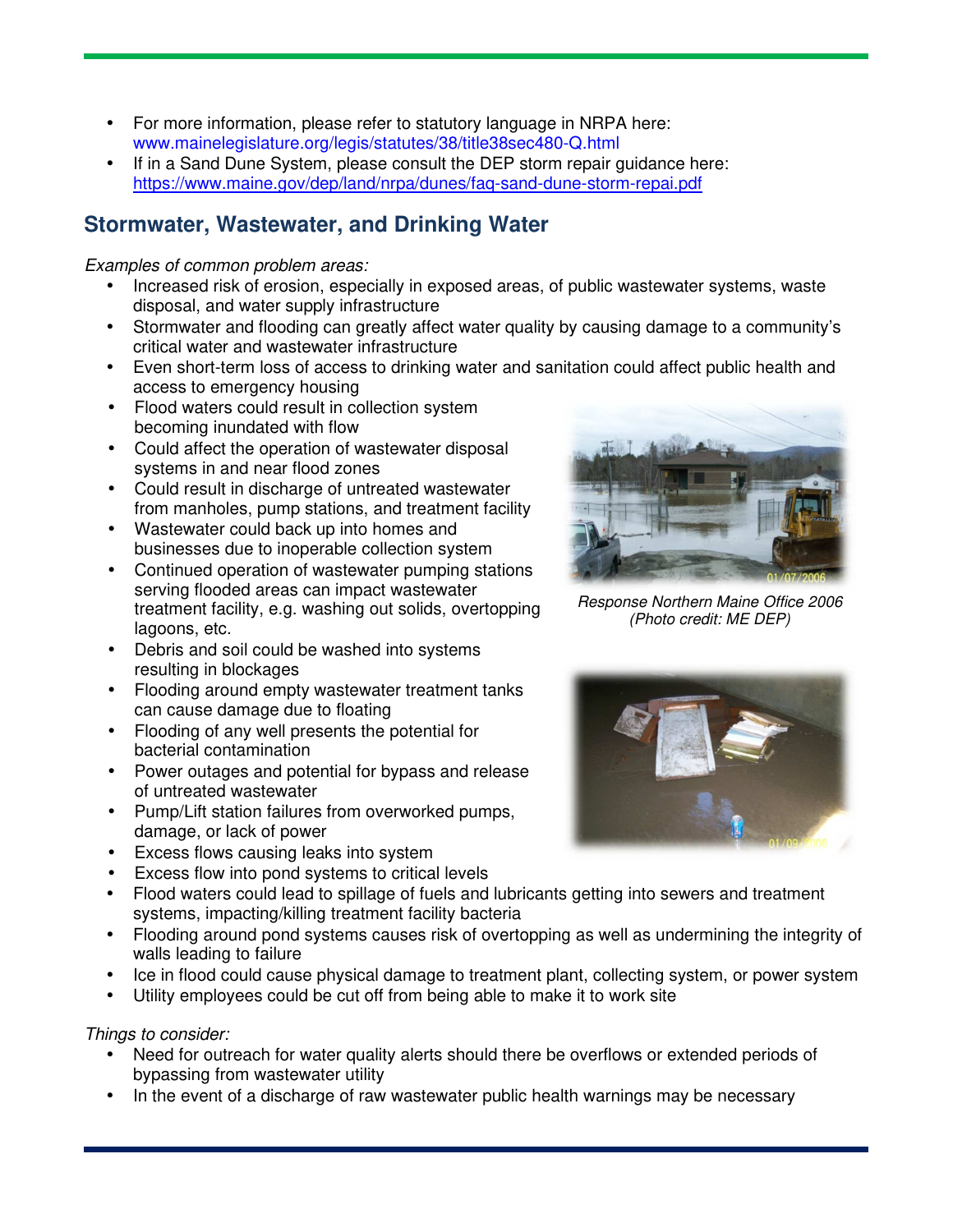- Become member of the Water/Wastewater Agency Response Network WARN community
- Wastewater treatment plant preparation and preparation for emergency funding
- If there is need to disinfect a flooded drinking water well, or a flooded septic system, connect with appropriate staff at Department of Health and Human Services. (see contacts at end of guide)

## **Contacts**

Augusta, Main Office and Central Maine Regional **Office** 

(Mail) 17 State House Station, Augusta, Maine 04333

(Physical) 28 Tyson Drive, Augusta, Maine 04333; (207)287-7688 • (800)452-1942 • FAX (207)287- 7826

#### Bangor, Eastern Maine Regional Office

106 Hogan Road, Suite 6, Bangor, Maine 04401; (207)941-4570 • (888)769-1137 • FAX (207)941- 4584

Portland, Southern Maine Regional Office 312 Canco Road, Portland, Maine 04103 (207)822-6300 • (888)769-1036 • FAX (207)822- 6303

Presque Isle, Northern Maine Regional Office 1235 Central Drive, Presque Isle, Maine 04769 (207)764-0477 • (888)769-1053 • FAX (207)760- 3143

### **Spills & Site Cleanup Contacts**

Aboveground Tanks: Fire Marshall 626-3800 (first), David McCaskill 287-7688

Contaminated Wells: DHHS 866-292-3474 or DEP 800-482-0777

Public Water Supplies: Drinking Water Program, DHHS 287-2727

Oil Contaminated Soil Cleanup: Troy Smith 592- 0830 or Tim MacMillan 287-6175

Soil Cleanup: Response, Remediation or Hazardous Waste Group 287-7688

Leaking Underground Oil Storage Tanks (UST)

- Central Region Jon Woodard 287-7688
- Eastern Region- Bob Shannon 941-4592
- Northern Region Jesse Clark 760-3138
- Southern Region Steve Flannery 822-6300

Report a leak or discharge: DEP 800-482-0777

Well Testing for Oil or Gas Contamination: See regional office numbers listed above

### **Solid Waste and Special Waste Contacts**

Recycling: Megan Pryor 314-3357; Elena Bertocci 557-3218; Brian Beneski 592-0248

Solid or Special Waste (Disaster Debris Management or general questions) any of these staff can direct questions to the appropriate person:

- Central Region– Michael Parker 287-7704
- Eastern Region Cyndi Darling 446-8219
- Northern Region Margaret Watson-Pierce 242-0383
- Southern Region– Eric Hamlin 822-6344

### **Land Contacts**

Land Licensing and Compliance (Division Director) – Mark Stebbins 592-4810

- **Central Region Dawn Hallowell 557-2624;** James Beyer 446-9026
- Eastern Region Jessie Damon 446-1216
- Northern Region Scott Belair 760-3145
- Southern Region Alison Sirois 699-7028; Dawn Hallowell 557-2624

Hydropower and non-hydropower dams - Kathy Howatt 446-2642

### **Water Contacts**

Wastewater dischargers - Technical assistance and compliance

- Central Region Jim Crowley 287-8898
- Eastern Region Clarissa Trasko 941-4572
- Northern Region Sean Bernard 554-9547
- Southern Region Stuart Rose 822-6345